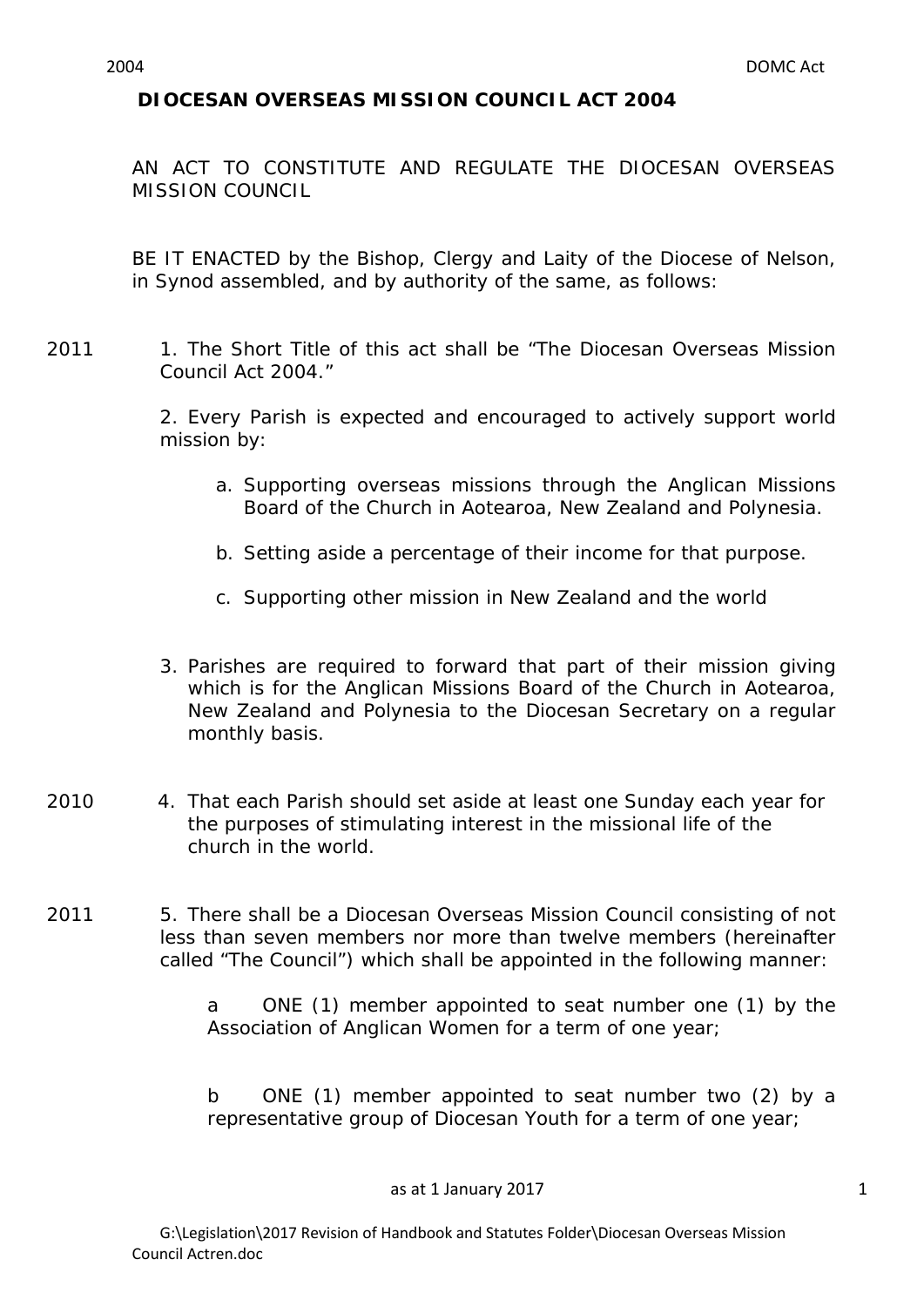- 2011 c ONE (1) member appointed to seat number three (3) by CMS (New Zealand Church Missionary Society) for a term of one year;
- 2011 d FIVE (5) members elected by Synod to seats numbered four (4) to eight (8) inclusive on a rotation basis for a term expiring at the ordinary session of Synod held in the year set alongside the seat number and thereafter for a term expiring at the ordinary session in the third year following the member's election.

| Four  | (4) | 2006 |
|-------|-----|------|
| Five  | (5) | 2006 |
| Six   | (6) | 2007 |
| Seven | (7) | 2007 |
| Eight | (8) | 2005 |

PROVIDED ALWAYS that in the event of an election to fill a casual vacancy the member shall be elected only for the balance remaining of the term of the former member.

PROVIDED FURTHER that if any member shall fail to attend two consecutive meetings without leave of absence or shall resign their seat the member shall ipso facto cease to be a member of The Council and an election to fill such casual vacancy for the balance of the term of the former member shall be held at the next session of Synod. Until such election such casual vacancy shall be filled by an appointment by Standing Committee.

2011 e At the Council's first meeting after Synod the members appointed by the Association of Anglican Women, the representative group of Diocesan Youth, CMS and the elected members shall appoint not more than four (4) members to seats number nine (9) to twelve (12) inclusive for a term expiring on the date set alongside the seat number and thereafter for a term of three years.

| Nine        | (9)  | 31.12.2006 |
|-------------|------|------------|
| Ten         | (10) | 31.12.2006 |
| Eleven (11) |      | 31.12.2007 |
| Twelve (12) |      | 31.12.2005 |

At the first meeting after Synod in each year the Council shall decide whether to appoint and may appoint a new

as at 1 January 2017

G:\Legislation\2017 Revision of Handbook and Statutes Folder\Diocesan Overseas Mission Council Actren.doc

 $\overline{\mathbf{z}}$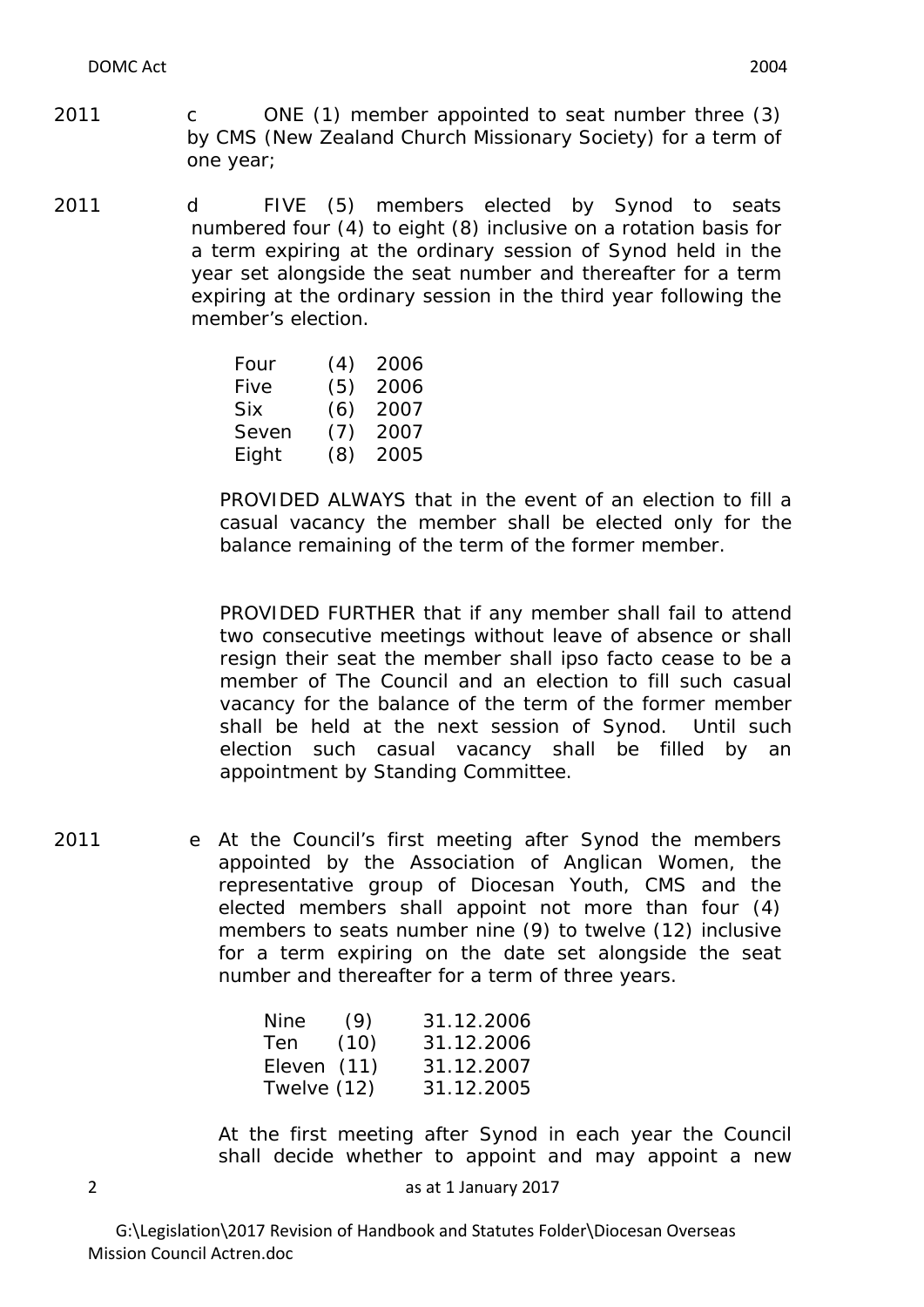member or members to fill any vacancy both casual or by rotation.

- 2011 PROVIDED ALWAYS that if any member shall fail to attend two consecutive meetings without leave of absence or shall resign their seat the member shall ipso facto cease to be a member of The Council. The Council may at any time fill such casual vacancy for the balance of the term of the former member.
- 2005 f (i) Nominations for shall close at a time fixed by the President and notified to Synod members prior to Synod.
	- (ii) Any member desirous of making a nomination shall do so in the form set out in the First Schedule hereto and hand the same to the Secretaries of Synod.
	- (iii) If the number nominated shall not exceed the number to be elected, the President shall forthwith declare the persons so nominated to be duly elected.
	- (iv) If the number nominated shall exceed the number to be elected, the President shall forthwith determine the day and hour of the election.
	- (v) In the event of an election which includes an election to fill a casual vacancy the elected member obtaining the lowest number of votes shall be deemed to have been elected to fill the casual vacancy and shall be a member only for the balance remaining of the term of the former member.
	- 6. The Diocesan Secretary shall be the Treasurer of the Council.
	- 7. The Council shall appoint a Chairperson and a Secretary at the first meeting after each annual session of the Synod.
	- 8. The Council shall present an Annual Report to the Synod.
	- 9. The duties of the Council shall be:
		- i. To actively encourage, develop, educate and stimulate the

## as at 1 January 2017 **3**